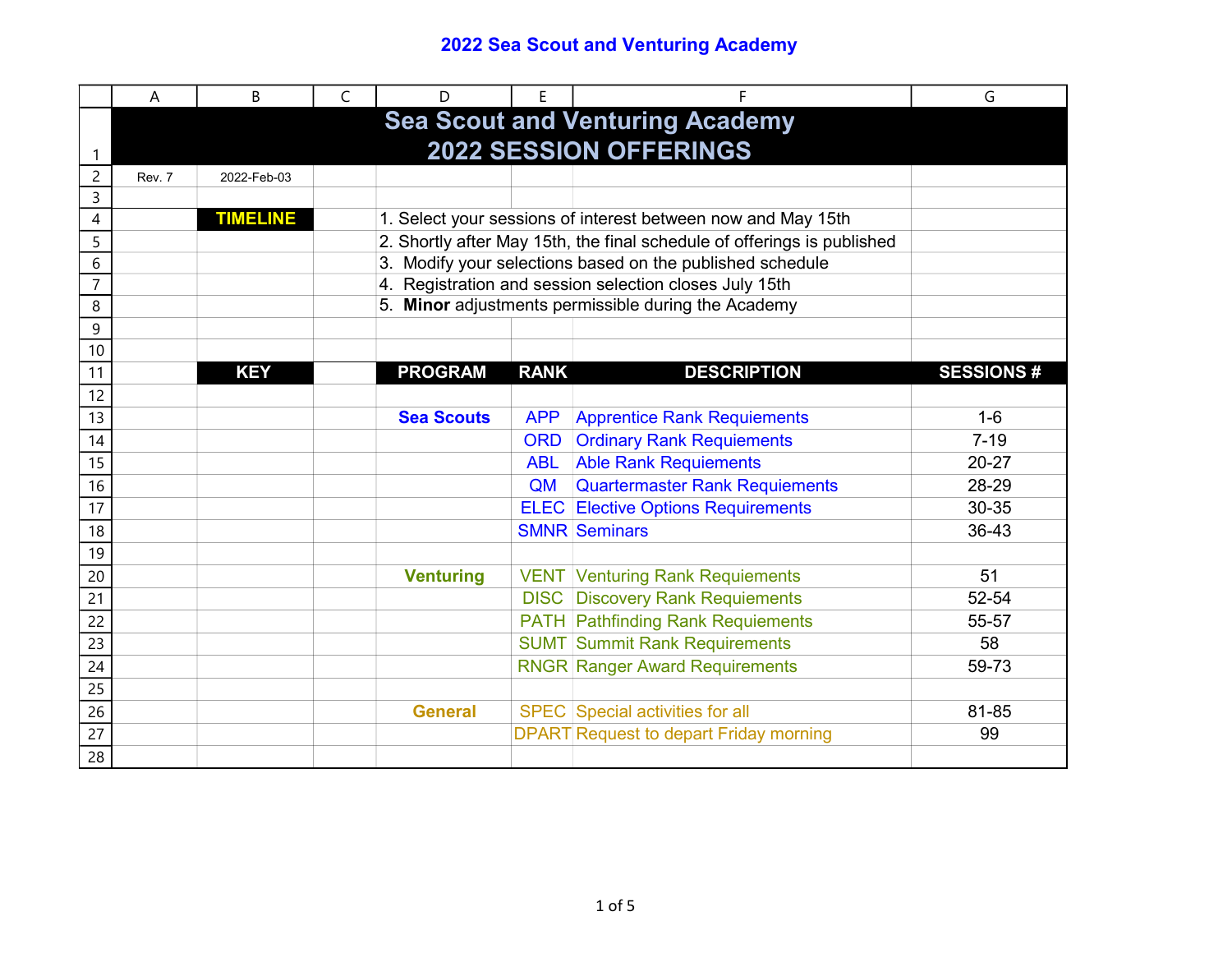|    | A | B             | C | D                  | E | F                                                           | G |
|----|---|---------------|---|--------------------|---|-------------------------------------------------------------|---|
| 29 |   | <b>NOTES:</b> |   |                    |   |                                                             |   |
| 30 |   |               |   | <b>SESSIONS</b>    |   | Sessions are 45 min., starting on the hour                  |   |
| 31 |   |               |   |                    |   | There are 7 sessions per day, M-W, plus evenings            |   |
| 32 |   |               |   |                    |   |                                                             |   |
| 33 |   |               |   | <b>SCUBA</b>       |   | * Intro to SCUBA will be offered 3 times                    |   |
| 34 |   |               |   |                    |   | * Medical restrictions apply. See Boarding Manual           |   |
| 35 |   |               |   |                    |   | * Each class is limited to 6                                |   |
| 36 |   |               |   |                    |   | * Session 83a is reserved for Sea Scouts                    |   |
| 37 |   |               |   |                    |   | * Session 83b, c are open to all, first come                |   |
| 38 |   |               |   |                    |   | * No adults, youth only please                              |   |
| 39 |   |               |   |                    |   |                                                             |   |
| 40 |   |               |   | <b>PADDLECRAFT</b> |   | Yellow highlights indicate this session is                  |   |
| 41 |   |               |   |                    |   | * a new paddlecraft alternative requirement                 |   |
| 42 |   |               |   |                    |   | * especially for paddlecraft-based Ships                    |   |
| 43 |   |               |   |                    |   |                                                             |   |
| 44 |   |               |   | <b>SCHEDULE</b>    |   | * The final sessions to be offered will be based on         |   |
| 45 |   |               |   |                    |   | the level of interest from preliminary session selections   |   |
| 46 |   |               |   |                    |   | * The final session schedule will be publshed around May 15 |   |
| 47 |   |               |   |                    |   | * Session selections will bereopened at that time.          |   |
| 48 |   |               |   |                    |   |                                                             |   |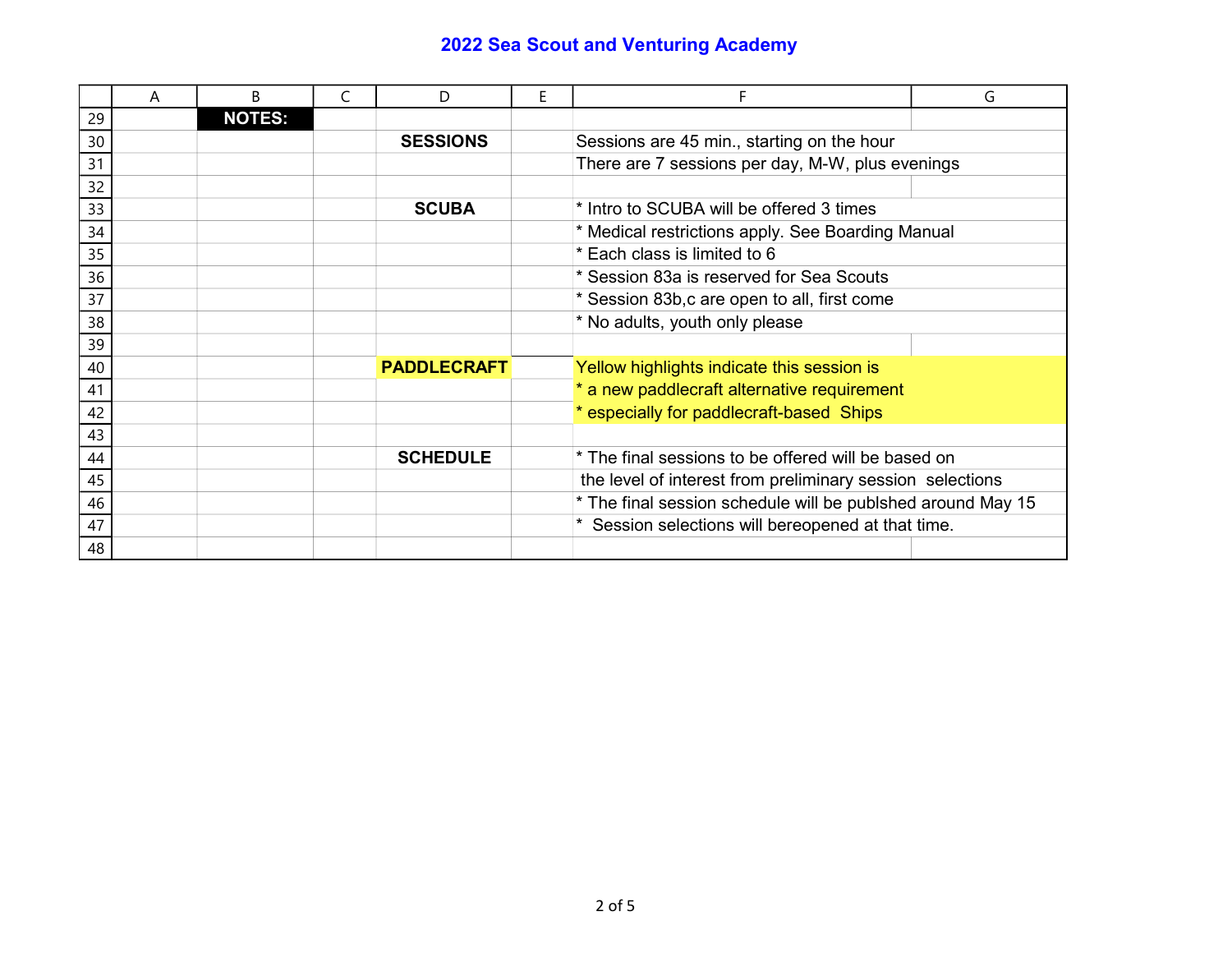|                 | A                       | B            | $\mathsf{C}$     | D                    | E              | F                                       | G                |
|-----------------|-------------------------|--------------|------------------|----------------------|----------------|-----------------------------------------|------------------|
| 49              | <b>Session</b>          | <b>Rank</b>  | Req.             | <b>Topic</b>         | Sub-#          | <b>Summary</b>                          | <b>Notes</b>     |
| 50              | $1 - ALL$               | 1-Apprentice | 4                | Swimming             | a1             | BSA swim test (Participants must pass.) | or documentation |
| 51              |                         | 1-Apprentice | $\overline{4}$   | Swimming             | $\mathsf b$    | Safe Swim Defense                       |                  |
| 52              | $\overline{2}$          | 1-Apprentice | 5                | Safety               | a <sub>1</sub> | <b>PFDs</b>                             |                  |
| 53              |                         | 1-Apprentice | 5                | Safety               | b2             | <b>Paddlecraft hand signals</b>         |                  |
| 54              |                         | 1-Apprentice | 5                | Safety               | d2             | State paddlecraft safety rules          |                  |
| $\overline{55}$ |                         | 1-Apprentice | 5                | Safety               | $\mathbf e$    | Vessel Safety Form & "If Found" sticker |                  |
| 56              | $\mathbf{3}$            | 1-Apprentice | 6                | Marlinspike          |                | Knots                                   |                  |
| 57              | $\overline{\mathbf{4}}$ | 1-Apprentice | $\overline{7}$   | <b>Boat Handling</b> | a              | Identify parts of vessel                | double           |
| 58              | 5                       | 1-Apprentice | $\overline{7}$   | <b>Boat Handling</b> | $\mathsf b$    | Describe identifying characteristics    |                  |
| 59              | $6\phantom{1}6$         | 1-Apprentice | $\overline{7}$   | <b>Boat Handling</b> | c2             | <b>Rescue throw rope</b>                |                  |
| 60              | $\overline{\mathbf{7}}$ | 2-Ordinary   | 4                | Swimming             | a              | <b>Scouts BSA Swimming MB</b>           | all day          |
| 61              | 8                       | 2-Ordinary   | 5                | Safety               | a              | <b>Safety Afloat</b>                    |                  |
| 62              | 9                       | 2-Ordinary   | 5                | Safety               | b              | Safety equipment required               |                  |
| 63              |                         | 2-Ordinary   | 5                | Safety               | d2             | <b>Overboard drills</b>                 | double           |
| 64              |                         | 2-Ordinary   | 5                | Safety               | h1             | Galley menus                            | half day         |
| 65              | 10                      | 2-Ordinary   | 5                | Safety               | h2             | <b>Galley fuels</b>                     |                  |
| 66              |                         | 2-Ordinary   | 5                | Safety               | h3             | Galley cooking demo                     |                  |
| 67              | 11                      | 2-Ordinary   | 6                | Marlinspike          | b              | Explain knot use                        |                  |
| 68              | 12                      | 2-Ordinary   | $\overline{7}$   | <b>Boat Handling</b> | a              | Principal parts                         |                  |
| 69              | 13                      | 2-Ordinary   | $\overline{7}$   | <b>Boat Handling</b> | b <sub>1</sub> | Rowboat handling                        | double           |
| 70              | 14                      | 2-Ordinary   | $\overline{7}$   | <b>Boat Handling</b> | b2             | <b>Paddlecraft handling</b>             | double           |
| 71              | 15                      | 2-Ordinary   | 8                | <b>Ground Tackle</b> | a              | Anchor parts                            |                  |
| 72              |                         | 2-Ordinary   | 8                | <b>Ground Tackle</b> | b              | Anchor types and uses                   |                  |
| 73              |                         | 2-Ordinary   | 9                | Navigation           | a              | Nav rules                               |                  |
| $\overline{74}$ |                         | 2-Ordinary   | 9                | Navigation           | þ              | Nav rules purpose                       |                  |
| 75              | 16                      | 2-Ordinary   | $\boldsymbol{9}$ | Navigation           | $\mathsf c$    | Responsibility between vessels          |                  |
| 76              |                         | 2-Ordinary   | 9                | Navigation           | d              | Nav lights                              |                  |
| $\overline{77}$ |                         | 2-Ordinary   | 9                | Navigation           | e              | Sound signals                           |                  |
| 78              | 17                      | 2-Ordinary   | 10               | Piloting             | a              | Long / Lat                              | double           |
| 79              |                         | 2-Ordinary   | 10               | Piloting             | b              | Compass degrees                         |                  |
| 80              |                         | 2-Ordinary   | 10               | Piloting             | $\mathsf{d}$   | 24 hour clock                           |                  |
| 81              |                         | 2-Ordinary   | 10               | Piloting             | e              | UCT (Grenwich mean / Zulu time)         |                  |
| 82              |                         | 2-Ordinary   | 10               | Piloting             | g              | <b>GPS</b>                              |                  |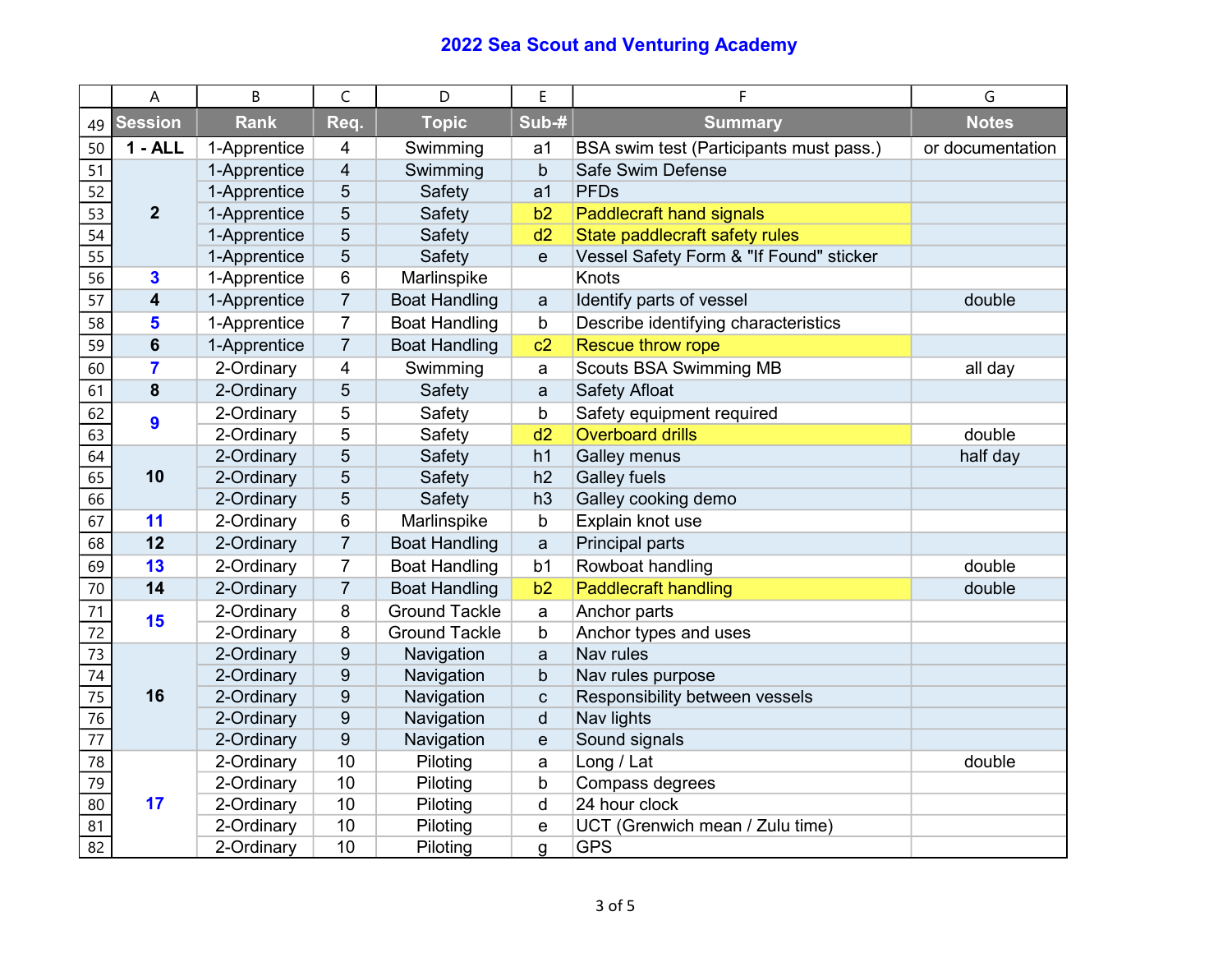|                 | A               | B                 | C              | D                    | E              | F                                        | G                 |
|-----------------|-----------------|-------------------|----------------|----------------------|----------------|------------------------------------------|-------------------|
| 49              | <b>Session</b>  | <b>Rank</b>       | Req.           | <b>Topic</b>         | Sub-#          | <b>Summary</b>                           | <b>Notes</b>      |
| 83              | 18              | 2-Ordinary        | 12             | Environmental        | a              | <b>Water Polution Control Act</b>        |                   |
| 84              |                 | 2-Ordinary        | 12             | Environmental        | b              | Aquatic nuisance species                 |                   |
| 85              |                 | 2-Ordinary        | 12             | Environmental        | $\mathbf{C}$   | <b>Leave No Trace</b>                    |                   |
| 86              | 19              | 2-Ordinary        | 13             | Weather              | a              | <b>Weather bulletins</b>                 |                   |
| 87              |                 | 2-Ordinary        | 13             | Weather              | b              | <b>River level forecasts</b>             |                   |
| 88              | 20              | 3-Able            | 13             | Weather              |                | Weather instruments and hazardousr       |                   |
| 89              | 21              | 3-Able            | 4              | Swimming             |                | <b>Scouts BSA Lifesaving MB</b>          | all day           |
| 90              | 22              | 3-Able            | 5              | Safety               | b2             | <b>Entrapments &amp; River currents</b>  |                   |
| 91              | 23              | 3-Able            | 5              | Safety               | C              | Classes of fire                          |                   |
| 92              |                 | 3-Able            | 5              | Safety               | $\sf d$        | <b>Extinguish fires</b>                  |                   |
| $\overline{93}$ | 24              | 3-Able            | 6              | Marlinspike          | c2             | Z-drag                                   | double            |
| 94              | 25              | 3-Able            | 7              | <b>Boat Handling</b> | a2             | <b>Propell a vessel</b>                  | double            |
| $\overline{95}$ |                 | 3-Able            | $\overline{7}$ | <b>Boat Handling</b> | c2             | <b>Land paddlecraft</b>                  |                   |
| 96              | 26              | 3-Able            | 9              | Navigation           | $\mathsf{b}$   | Vessel lights and day shapes             |                   |
| $\overline{97}$ |                 | 3-Able            | 9              | Navigation           | $\mathbf{C}$   | Aids to navigation                       |                   |
| 98              | 27              | 3-Able            | 11             | Seamanship           | d2             | Minor paddlecraft repair                 | double            |
| 99              |                 | 3-Able            | $\mathbf{1}$   | Seamanship           | e <sub>2</sub> | Paddlecraft mainbtenance and storage     |                   |
| 100             | 28              | 4-Q'master        | 11             | Weather              | a              | Teach App and Ord weather                | capped            |
| 101             | 29              | 4-Q'master        | 11             | Weather              | b              | Weathger signs                           | capped            |
| 102             | 30              | 5-Electives       | $\mathbf{1}$   | Paddlecraft          |                | Kayaking BSA award                       | half day          |
| 103             | 31              | 5-Electives       | $\overline{2}$ | Paddlecraft          |                | SUP BSA award                            | half day          |
| 104             | 32              | 5-Electives       | 3              | Paddlecraft          |                | Teach Kayaking BSA award                 | half day          |
| 105             | 33              | 5-Electives       | 4              | Paddlecraft          |                | Teach SUP BSA award                      | half day          |
| 106             | 34              | 5-Electives       | 5              | Leadership           |                | Intro Leadership Skills for Ships (ILSS) | $3/4$ day         |
| 107             | 35              | 5-Electives       | 6              | Marksmanship         |                | Marksmanship Award                       | evenings          |
| 108             | 36              | <b>6-Seminars</b> | $\overline{1}$ | Seminar              |                | Prep for paddlecraft long cruise         |                   |
| 109             | $\overline{37}$ | 6-Seminars        | $\overline{2}$ | Seminar              |                | Use of a Sextant                         | capped            |
| 110             | 38a,b,c         | 6-Seminars        | 3              | Seminar              |                | Introduction to SCUBA (double session)   | 3 double sessions |
| 111             | 39              | 6-Seminars        | $\overline{4}$ | Seminar              |                | <b>US Coast Guard AUXSCOUTS</b>          |                   |
| 112             | 40              | <b>6-Seminars</b> | 5              | Seminar              |                | How to create Ship ceremonies            |                   |
| 113             | 41              | 6-Seminars        | 6              | Seminar              |                | Naval Traditions (plus App 1c,d Ord 1c)  |                   |
| 114             | 42              | 6-Seminars        | $\overline{7}$ | Seminar              |                | <b>Engine Rooms and Components</b>       |                   |
| 115             | 43              | 6-Seminars        | 8              | Seminar              |                | CoastGuardAux Safe Boating adult/youth   | all day           |